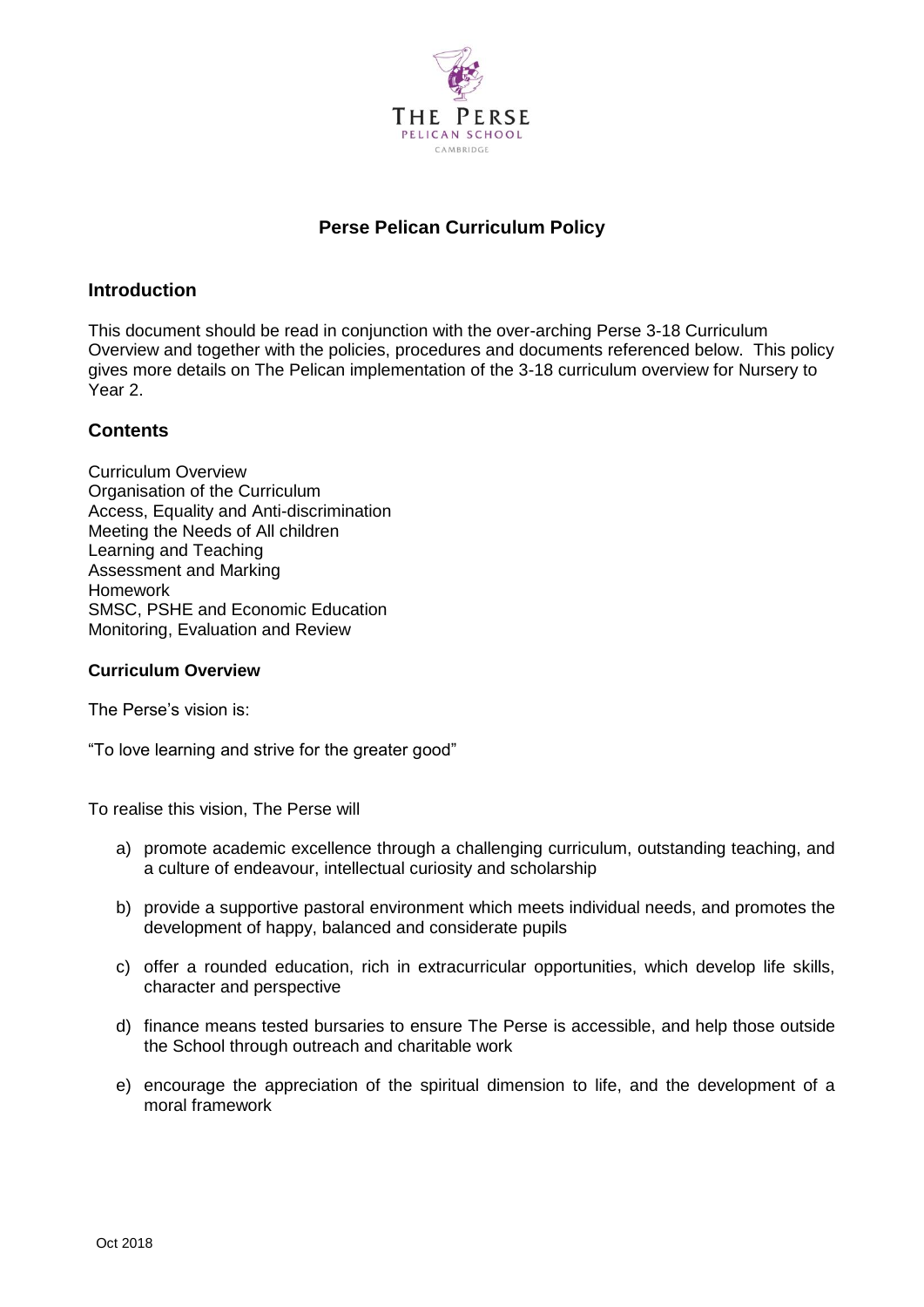f) provide high quality professional development for staff to ensure ongoing personal and institutional improvement.

The Perse strives for excellence, effectiveness and efficiency in all that it does. We aim to provide the highest quality of education and service, whilst continually reviewing our activities to ensure effective outcomes and efficient delivery.

School Values:

Endeavour

- we aim high and challenge ourselves
- we try our best and are not afraid of making mistakes

Intellectual curiosity and scholarship

- we love learning, thinking deeply and being creative
- we welcome reasoned debate

Breadth and balance

- we are involved, engaged and committed
- we take full advantage of the opportunities we are given

Valuing one another and the environment

- we each play our part in creating a strong school community
- we believe in ourselves but are considerate and down to earth

Our objective is to provide a curriculum which is consistent with this vision and these values, particularly with regard to three core curriculum aspects of challenge, breadth and independent thinking. We plan a curriculum that is appropriate to the age of the children and in addition to academic growth, it also promotes each pupil's spiritual, moral, cultural, mental and physical development, thereby preparing him/her for the next stage of education and beyond.

# **Access, Equality and Anti-Discrimination**

The school's commitments and policies are outlined in:

- The Admissions Policy Pelican
- The 3-18 Equal Treatment Policy Pupils
- The 3-18 Disability Policy Pupils
- 3 Year Accessibility Plan

Reasonable adjustments are also covered in the following policies: Behaviour and Discipline, Educational Visits, Child Protection, Anti-Bullying, Permanent Exclusion, Removal and Review.

# **Organisation of The Curriculum**

Subject matter is appropriate for children aged  $3 - 7$  years and the organisation enables pupils of all aptitudes and abilities to have access to the curriculum as activities are differentiated, either by outcome, design or through the level of support given to individual children, whether they are more able, in need of learning support or working within the core of the class.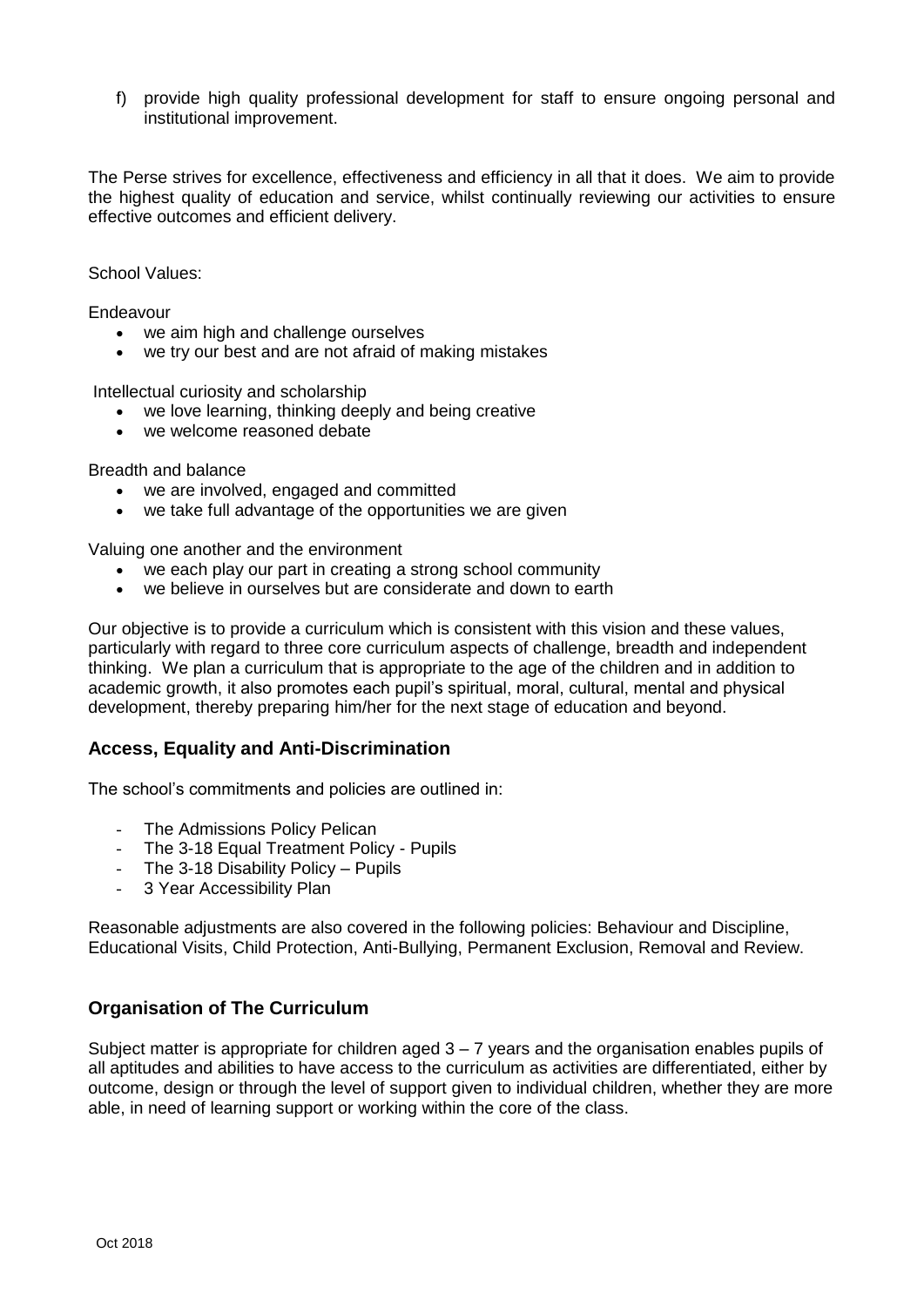Related documentation: Meeting Individual Needs at The Pelican

Comprehensive provision is made for the integration of cross-curricular skills. Cross-curricular topics are planned in each year group that focus on science, history, geography,

R. E., PSHE, art and design technology. From Year 1 onwards English and Maths have daily timetabled sessions.

Throughout the Early Years continuous provision allows children access to all areas of learning, along with appropriate levels of adult led activities. The education takes place indoors and outdoors and children free flow throughout their learning areas.

Pupils are taught in mixed ability classes with appropriate differentiation and ability group teaching in mathematics in Year 2.

#### **Meeting the Needs of All Children**

The school is committed to a high-quality educational provision for all of its pupils in order to facilitate continual progress and learning whilst at the school.

#### **The school's commitment to all children is outlined in:**

Meeting Individual Needs at The Pelican Pelican EAL Statement

Related Documentation: 3-18 Learning Difficulties Policy (including EAL provision) 3-18 Learning Support Charges Policy 3-18 Able, Gifted and Talented provision overview

Child Protection and well-being, together with the provision of a safe and ordered learning environment are central to all pupils' opportunity to learn and make progress. Related documentation includes:

3-18 Behaviour and Discipline Policy 3-18 Anti-Bullying Policy (Pupils)

3-18 Child Protection Policy

# **Learning and Teaching**

The curriculum for Key Stage One is based upon the National Curriculum and comprises:

- The core subjects (English, mathematics and science) and the foundation subjects (history, geography, design technology, computing, physical education, music and art).
- Religious Education
- PSHE
- Spanish for Year 1
- French for Year 2

Particular attention is paid to the acquisition of speaking, listening, literacy and numeracy skills. Learning in these areas takes place throughout the school including:

- In planned lessons
- On educational visits
- In the playground, library and at lunchtime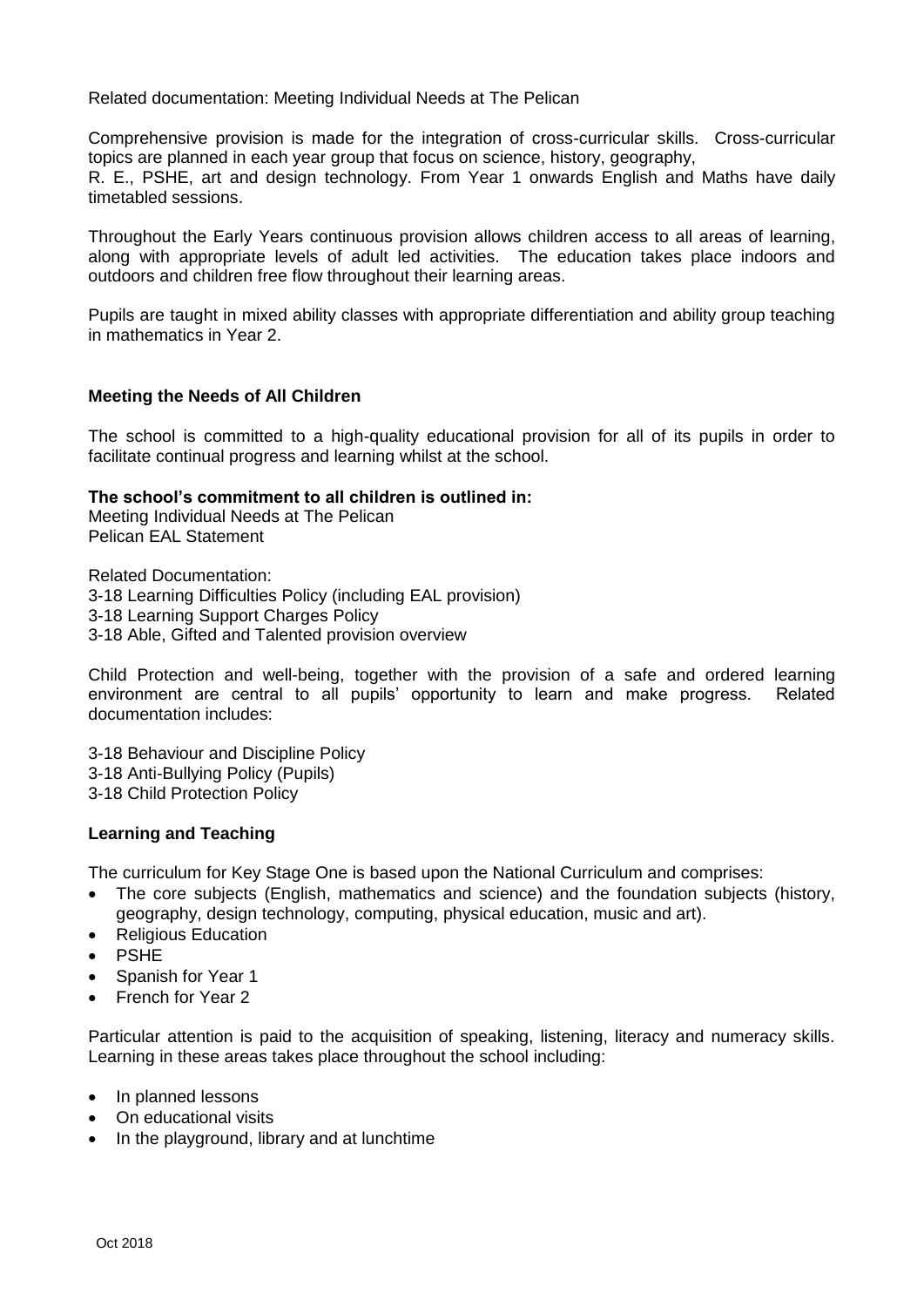- In assemblies
- In extra-curricular clubs
- By participating in school productions and class assemblies
- During Musical Theatre Club

Each subject of the curriculum has a scheme of work and subject document stating:

- the aims and objectives for teaching and learning in that subject
- the schemes of work to be followed by each year group
- teaching strategies to be employed in delivering the curriculum
- resources available

The curriculum in Nursery and Reception is based on the EYFS (and also KS1 in Reception) and is enhanced according to the needs of our children to provide extension for those who are more able as well as learning support when appropriate. The programme of activities throughout the school is appropriate to the children's educational needs in relation to personal, social, emotional and physical development and communication and language skills.

Children from Reception up also have access to specialist teaching in music, dance and games. The children in Nursery have specialist dance and music lessons.

Where a pupil has an EHC plan or IEP, the education he/she receives fulfils the requirements of the plan and the SENCO liaises regularly with parents, support teachers and class teachers to achieve this.

The school aims to develop positive attitudes to learning by fostering a climate of enquiry where ideas are respected and can be freely shared. Within this environment, pupils are usually taught in mixed ability classes. Through the delivery of our curriculum, we seek to ensure that all pupils:

- have the opportunity to learn and make progress
- have their individual needs and aptitudes met (statement on meeting individual needs)
- acquire knowledge, skills and understanding progressively and at a good pace
- are able to achieve standards commensurate with their potential
- are competent and increasingly independent learners
- can concentrate, co-operate and work productively with others
- develop resilience, endeavour , intellectual curiosity and scholarship

Teachers are expected to ensure that their lessons and/or activities:

- have clear aims and purposes which are shared with the children
- cater appropriately for the learning of pupils of differing abilities and interests
- use resources and learning tasks that are suitably differentiated to match individual learning needs
- create and sustain pupils' interest and motivation
- ensure the full participation of all pupils
- signal high expectations to all pupils and set high but attainable challenges
- incorporate regular feedback to pupils through thoughtful marking and discussion with pupils
- make observations to determine the next steps and inform future plans
- help pupils to form useful assessments of their level of attainment and what needs to be improved
- provide oral/written feedback to the children that enables them to develop their learning further
- involve teaching strategies which:
	- $\circ$  suit the subject matter as well as the pupils
	- o ensure pupils apply themselves with purpose and self-confidence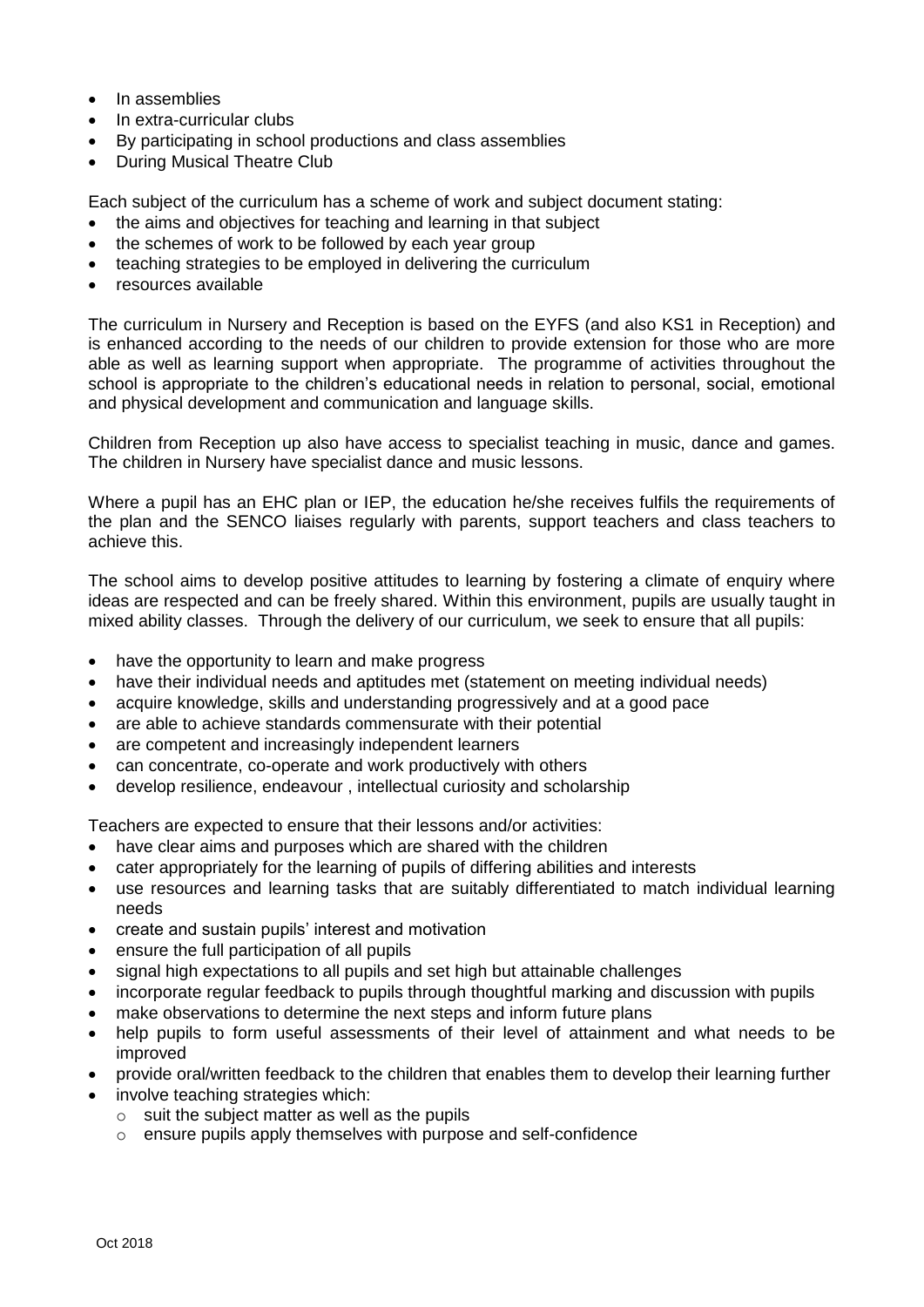- $\circ$  encourage pupils to display and develop learning skills such as observation and information seeking; looking for patterns and deeper understanding; communicating information and ideas in various ways; posing questions and solving problems, and applying what has been learned to unfamiliar situations
- encourage pupils to demonstrate independence and autonomy
- utilise AFL strategies

Pupils are expected to be active participants in their learning.

Related documentation:

- Schemes of work for individual subjects
- Early Years statement and Pelican Matters

#### **EAL**

Children who have English as an Additional Language are supported appropriately and there are opportunities to celebrate their different cultures.

Related documentation: 3-18 EAL Statement Pelican EAL Statement

# **Assessment and Marking**

Assessment of pupils is on-going during lessons as a result of:

- Observing children at work
- Listening to pupils during discussions
- **•** Effective questioning to illicit understanding
- Marking of activities, providing oral or written feedback

Summative assessment takes place as a result of weekly or end of topic tests. In addition, children take standardised assessments throughout KS1 to inform future planning.

Related documentation:

Assessment and Tracking Statement

# **Home Learning**

Regular home learning reinforces learning from school and develops good learning habits in children. Children in Nursery begin to take reading books home for a week at a time when they are ready. Library books are borrowed from the start of Nursery. From Reception to Year 2, children take reading books home nightly. The quantity and frequency of Maths and English home learning develops gradually from Reception to Year 2.

Related Documentation: Home Learning Statement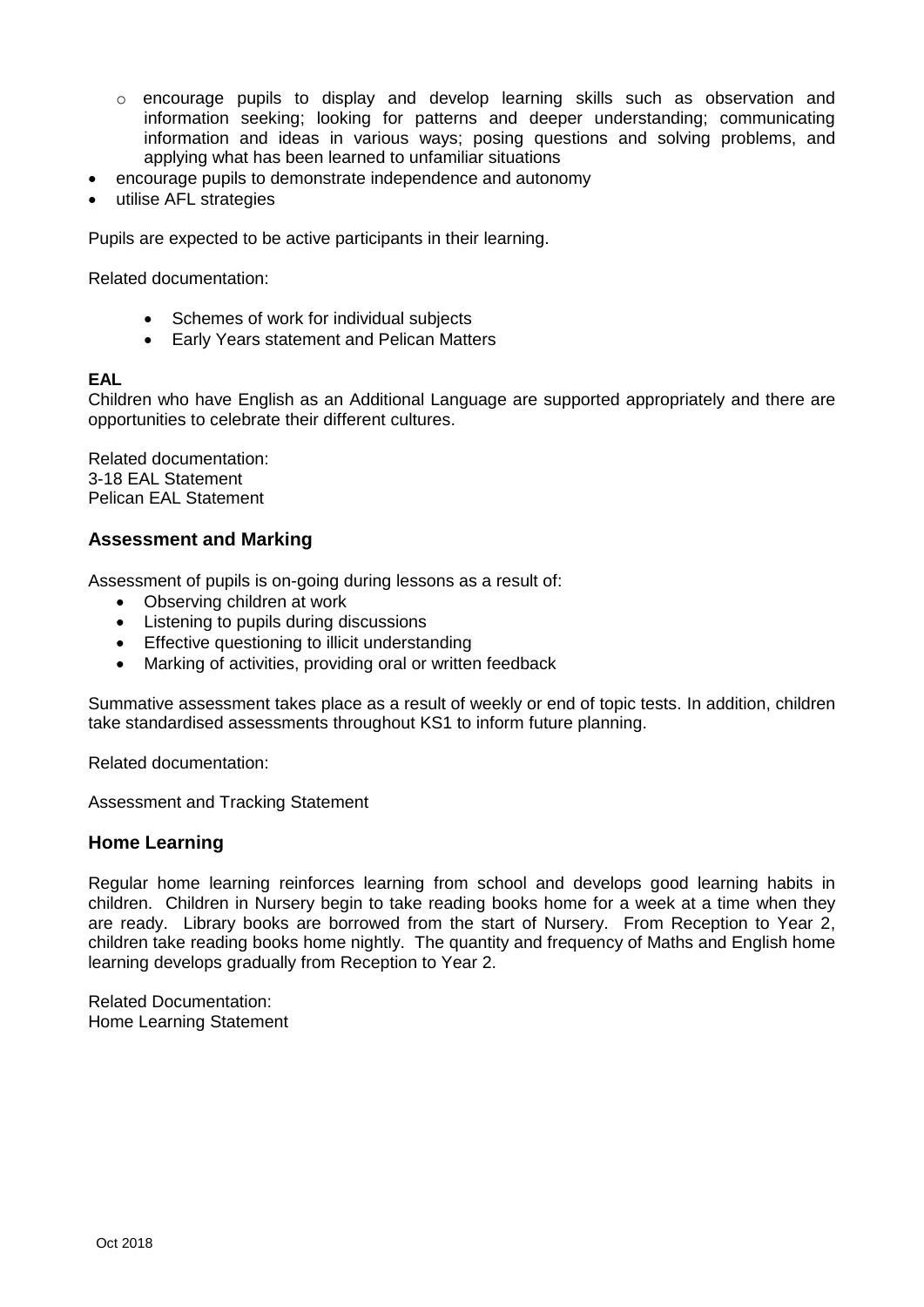# **Personal, Social, Health and Community Education and Spiritual, Moral, Social and Cultural Development**

The school provides a supportive pastoral environment that promotes the development of happy, considerate pupils. The PSHE and SMSC programme is designed to reflect the school's aims and ethos, educate children on a wide range of contemporary and relevant matters including how to stay safe online as well as in their local environment, encourage respect for all people and promote a culture of tolerance and diversity (paying particular regard to the protected characteristics set out in the 2010 Act). PSHE throughout the school facilitates the acquisition of life skills and begins to prepare pupils for the opportunities, responsibilities and experiences of life in British society. PSHE encompasses all areas of school life and is taught:

- In specific lessons
- In assemblies
- At mealtimes
- During school visits, both day and residential
- From visitors to school (eg police, firemen, doctors, dentists)
- On the playground
- At Golden Tea
- During Families and Friends Afternoons

A programme of extra-curricular activities open to all pupils from Reception up, is provided to complement the curriculum. All children may participate in Club Pelican, the Pelican holiday club, from  $3 - 7$  years old.

# **Planning**

The curriculum is planned to ensure effective continuity and progression within and between the Early Years and Key Stages 1 and 2.

Three levels of planning are used:

#### **Long Term Planning**

Each subject has a co-ordinator who is responsible for the development of the subject document and ensures effective coverage for that subject throughout the school. The policy reflects the school's overall aims and objectives and the co-ordinator monitors the content being taught in each subject area.

The Deputy Head and co-ordinators, monitor the topics being taught by each year group's teachers, ensuring the content is organised into manageable and coherent units of work and identifies links between aspects of different subjects.

To ensure that all agreed learning objectives are covered during a child's time at The Pelican the schemes of work are located in a year group file that follows each cohort through the school. Within this folder, topics for the year and trips are recorded. This enables a flexible approach to the curriculum whilst ensuring that objectives are not missed as topics change to reflect children's interests or take account of significant local or national events.